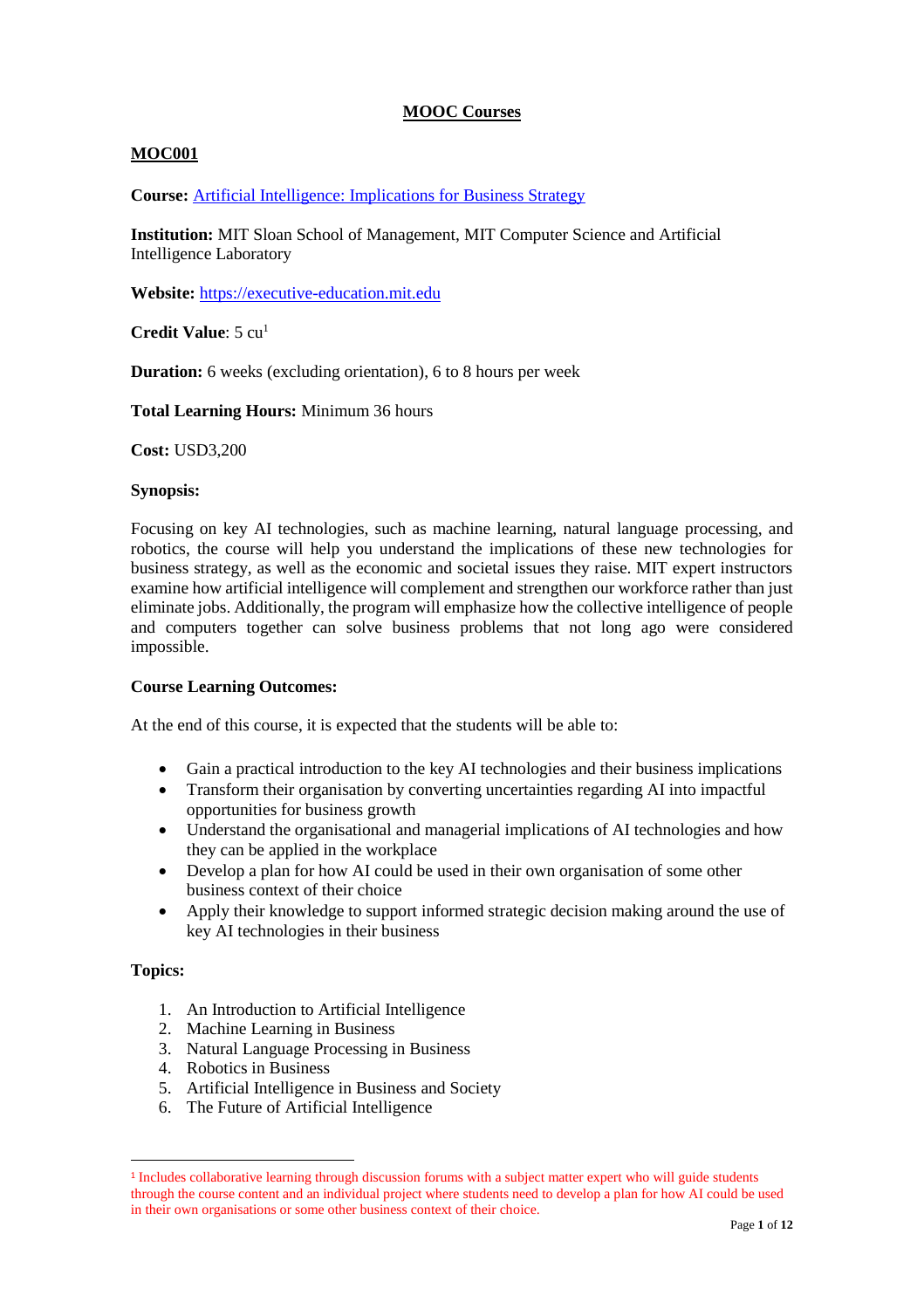**Course:** [Blockchain in Business](https://emeritus.gsb.columbia.edu/blockchain-in-business/index.php?utm_source=CBS-WEB&_ga=2.88468700.678279609.1564568108-1214353997.1564568108)

**Institution:** Columbia Business School Executive Education

**Website:** [https://emeritus.gsb.columbia.edu](https://emeritus.gsb.columbia.edu/)

**Credit Value**: 5 cu<sup>2</sup>

**Duration:** 8 weeks, 4 to 6 hours per week

**Total Learning Hours:** Minimum 32 hours

**Cost:** USD1,950

## **Synopsis:**

Blockchain and cryptocurrencies claim the headlines in the media, leaving business leaders with the challenge of distinguishing between what's hype versus what has the power to transform an entire industry. The Blockchain in Business: Beyond the Hype program allows you to break through the mystery, offering a practical understanding of blockchain by examining both its opportunities and challenges. Over the course of this program, you will learn how cryptocurrencies work and how the underlying blockchain technology could impact your organization and industry. You'll delve into the history, evolution, and real-world applications of blockchain with an eye towards how these technologies influence executive decision making.

## **Course Learning Outcomes:**

At the end of this course, it is expected that the students will be able to:

- Understand the fundamental concepts and history of the burgeoning blockchain and cryptocurrency technologies in business
- Identify real-world opportunities and limitations of blockchain technology and practical applications in business
- Ask the right questions and make more informed decisions about the role that blockchain technology may play in business
- Explore the complex issues surrounding the governance of blockchains
- Take a "big-picture" view of blockchain and cryptocurrencies tailored for the executive decision-maker

## **Topics:**

 $\overline{a}$ 

- 1. Technical Foundations: Distributed Consensus, Hash Functions, and Cryptography
- 2. What is Money? Introduction to Bitcoin
- 3. How Bitcoin Uses Blockchain: Intro to Blockchain and Transaction Fees
- 4. Ethereum, Smart Contracts, and Tokens
- 5. Applications of Blockchain: Governance Challenges, Opportunities, and Incentives & Permissioned Enterprise Blockchains (IBM)
- 6. Blockchain for the Executive Decision Maker and the Future of Blockchain

<sup>&</sup>lt;sup>2</sup> Includes live faculty teaching sessions, guest speakers of inventors of blockchain, collaborative learning through discussion forums, quizzes, assignments and case studies.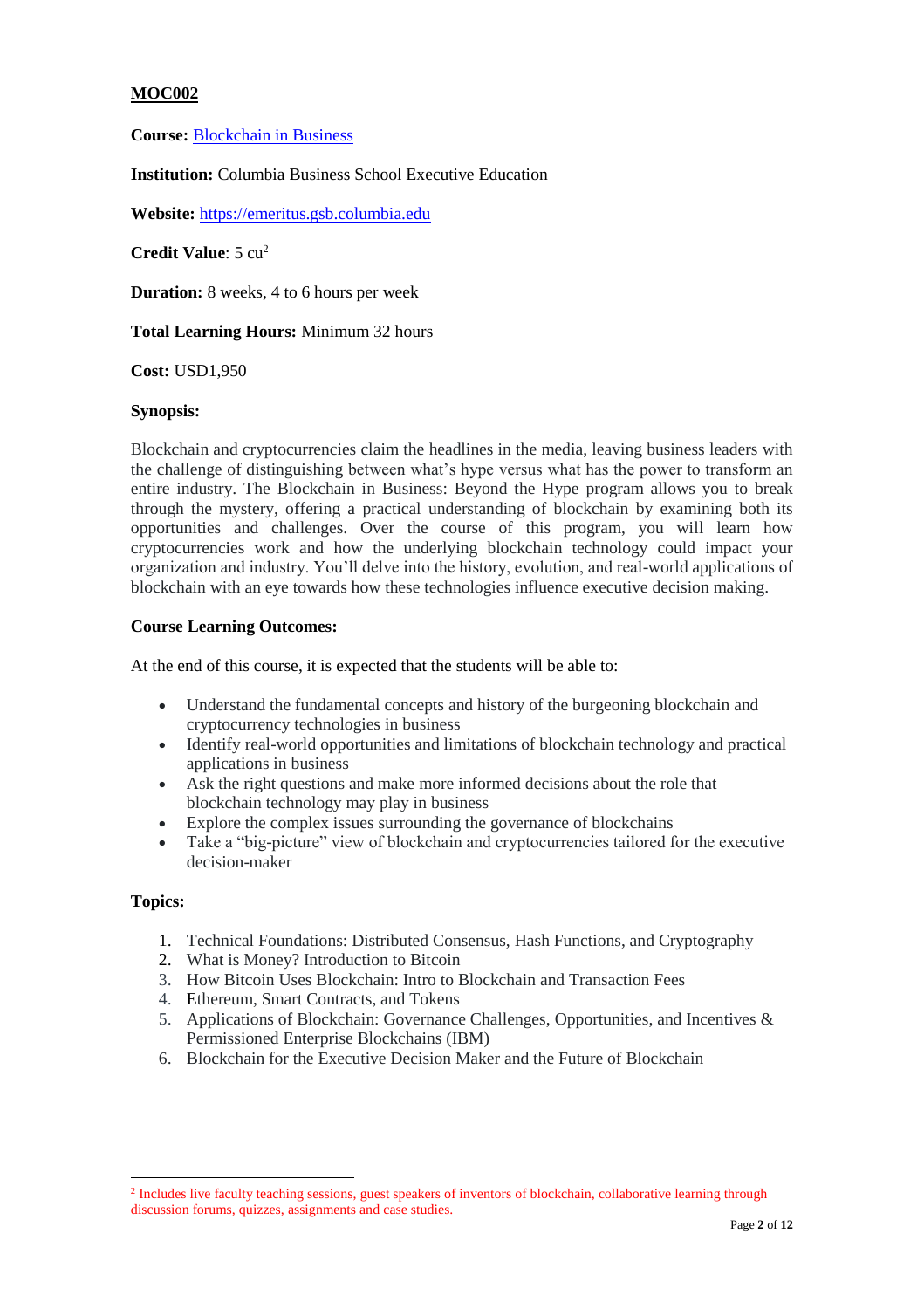**Course:** [Strategic Change Management](https://www.kellogg.northwestern.edu/executive-education/individual-programs/online-programs/ol-scm.aspx)

**Institution:** Northwestern Kellogg School of Management Executive Education

**Website:** <https://www.kellogg.northwestern.edu/executive-education>

**Credit Value**: 5 cu<sup>3</sup>

**Duration:** 8 weeks, 4 to 6 hours per week

**Total Learning Hours:** Minimum 32 hours

**Cost:** USD2,800

## **Synopsis:**

Organisational change is inevitable in the modern business world and, for those who want to remain competitive, the ability to manage change is critical. In this online program, you'll learn to develop a strategy for sustainable change and gain the knowledge required to implement and oversee change initiatives while managing resistance from stakeholders. You'll also develop the insight to maintain agility, effectively manage aversion to change, and ensure that change is sustainable through building and leading a learning-ready organisation. Most participants can expect to dedicate 4-6 hours per week to watching the lectures, participating in discussions and completing exercises.

## **Course Learning Outcomes:**

At the end of this course, it is expected that the students will be able to:

- Develop a strategic approach to change management that aligns with organisational strategy and design
- Gain the practical tools for implementing sustainable change in their business, while managing resistance from stakeholders
- Understand how to build a learning-ready organisation in order to remain agile and gain a strategic competitive edge
- Learn from expert Kellogg School of Management faculty
- Engage with an international network of like-minded professionals

### **Topics:**

 $\ddot{\phantom{a}}$ 

- 1. Formulating a Strategy for Change
- 2. Organising for Change
- 3. Metrics and Motivating for Change
- 4. Organising for Execution and Innovation
- 5. Building and Leading Learning-Ready Organisations
- 6. Becoming and Remaining Agile
- 7. Managing Resistance to Change
- 8. Making Change Sustainable

<sup>&</sup>lt;sup>3</sup> The student is expected to watch the video lectures, participate in the live faculty webinars, complete the exercises, discussion activities, assignments and take the mastery quiz at the end of each week to progress to the subsequent week's topic.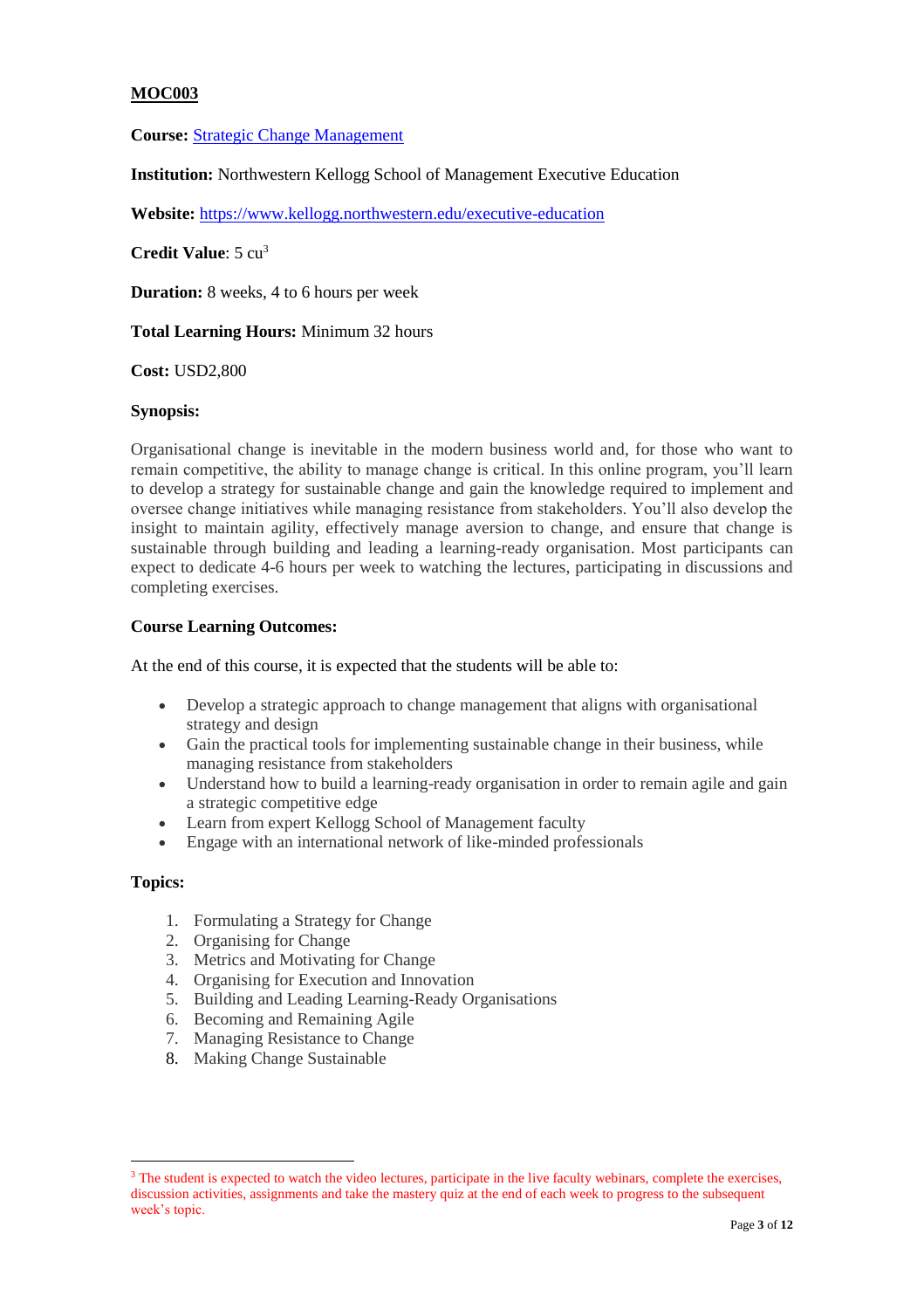**Course:** [High Impact Leadership](https://www.cisl.cam.ac.uk/education/learn-online/high-impact-leadership-online)

**Institution:** University of Cambridge, Cambridge Institute for Sustainability Leadership

**Website:** <https://www.cisl.cam.ac.uk/education/learn-online>

**Credit Value**: 5 cu<sup>4</sup>

**Duration:** 8 weeks (excluding orientation), 8 to 10 hours per week

## **Total Learning Hours:** Minimum 64 hours

**Cost:** £2,000

## **Synopsis:**

High Impact Leadership addresses the need for future-focused leadership training and development, by exposing you to new perspectives, knowledge and tools to maximise your personal leadership skills. You'll learn an approach to leadership that underpins its value in delivering meaningful outcomes across any business and industry.

## **Course Learning Outcomes:**

At the end of this course, it is expected that the students will be able to:

- Understand the importance of leadership at a personal, team, and organisational level
- Analyse the values, thinking, and practices that need to be developed to be a high impact leader
- Create an effective approach to communications
- Propose strategic approaches to stakeholder engagement that drive high impact change
- Validate their high impact leadership knowledge and skills
- Propose strategies to maximise high impact leadership in their current and future contexts

### **Topics:**

 $\overline{a}$ 

- 1. High Impact Leadership and its Importance
- 2. Exploring the Context for Leadership
- 3. What Does High Impact Leadership Look Like?
- 4. The Future We Want, the Leadership We Need
- 5. High Impact Leadership Capabilities
- 6. Communicating for Influence
- 7. Developing the Mindset and Skills for Innovation
- 8. Rewiring Your Leadership to Achieve Your Goal

<sup>4</sup> Includes individual activities, quizzes, group discussions, project submissions as well as a subject matter expert who will guide students through their learning journey.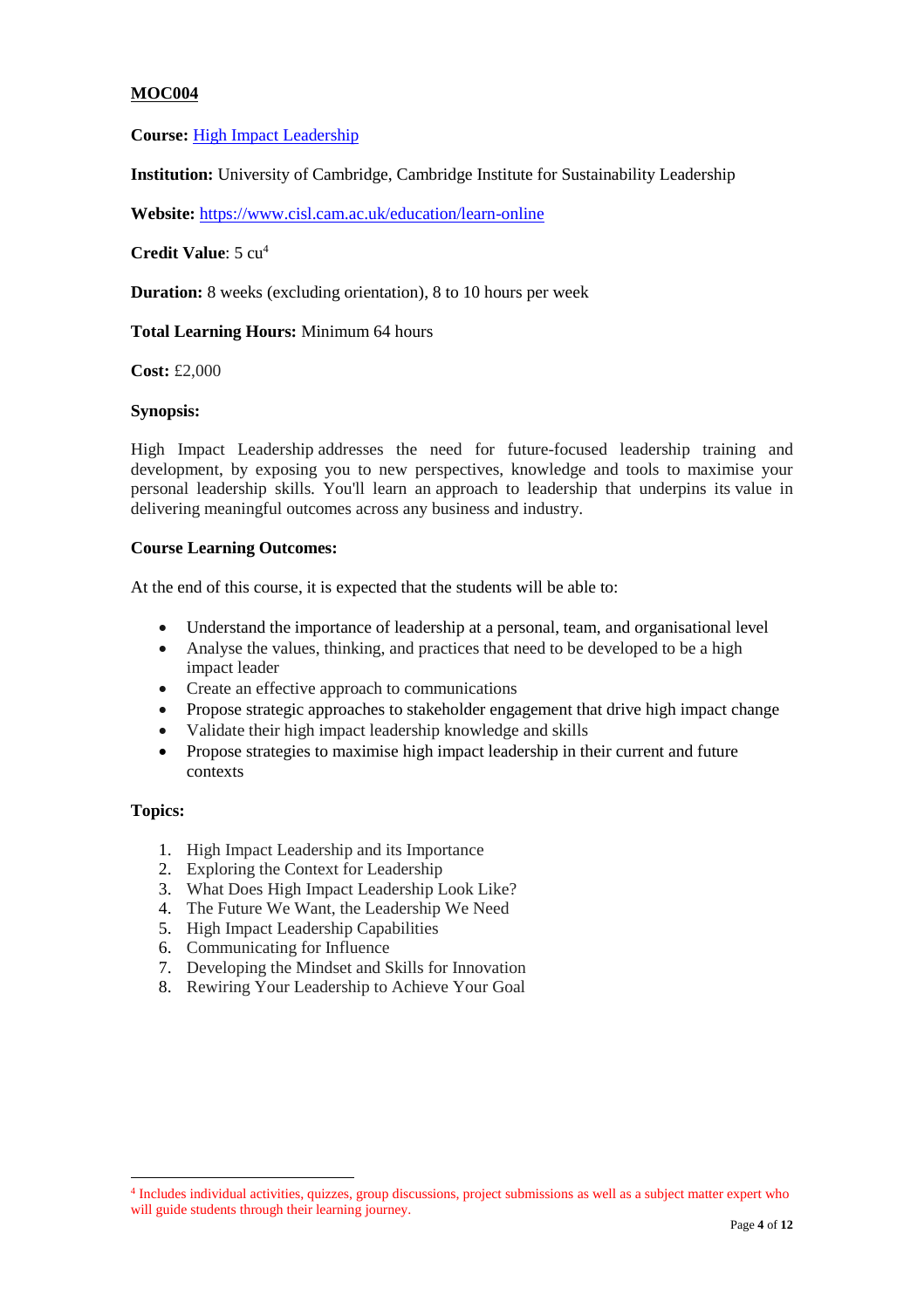**Course:** [Enabling Technologies for Data Science and Analytics: The Internet of Things](https://www.edx.org/course/enabling-technologies-for-data-science-and-analytics-the-internet-of-things)

**Institution:** Columbia University, New York City

**Website:** [https://www.edx.org](https://www.edx.org/)

**Credit Value**: 1 cu

**Duration:** 5 weeks, 7 to 10 hours per week

**Total Learning Hours:** Minimum 35 hours

**Cost:** Verified Certificate USD149

## **Synopsis:**

The Internet of Things is rapidly growing. It is predicted that more than 25 billion devices will be connected by 2020. In this data science course, you will learn about the major components of the Internet of Things and how data is acquired from sensors. You will also examine ways of analysing event data, sentiment analysis, facial recognition software and how data generated from devices can be used to make decisions.

## **Course Learning Outcomes:**

At the end of this course, it is expected that the students will be able to:

- Understand networks, protocols and basic software for the Internet of Things (IoT) and how automated decision and control can be done with IoT technologies
- Discuss devices including sensors, low power processors, hubs/gateways and cloud computing platforms
- Learn about the relationship between data science and natural language and audio-visual content processing
- Study research projects drawn from scientific journals, online media, and novels
- Review fundamental techniques for visual feature extraction, content classification and high-dimensional indexing
- Review techniques that can be applied to solve problems in web-scale image search engines, face recognition, copy detection, mobile product search, and security surveillance
- Examine data collection, processing and analysis

- 1. Internet of Things 1 (Wireless Communications and Standard)
- 2. Internet of Things 2 (Networks)
- 3. Internet of Things 3 (Embedded Systems and Interface, Energy Harvesting, Machine Learning, Cloud Robotics, IoT Economics)
- 4. Natural Language Processing
- 5. Audio, Video and Image Processing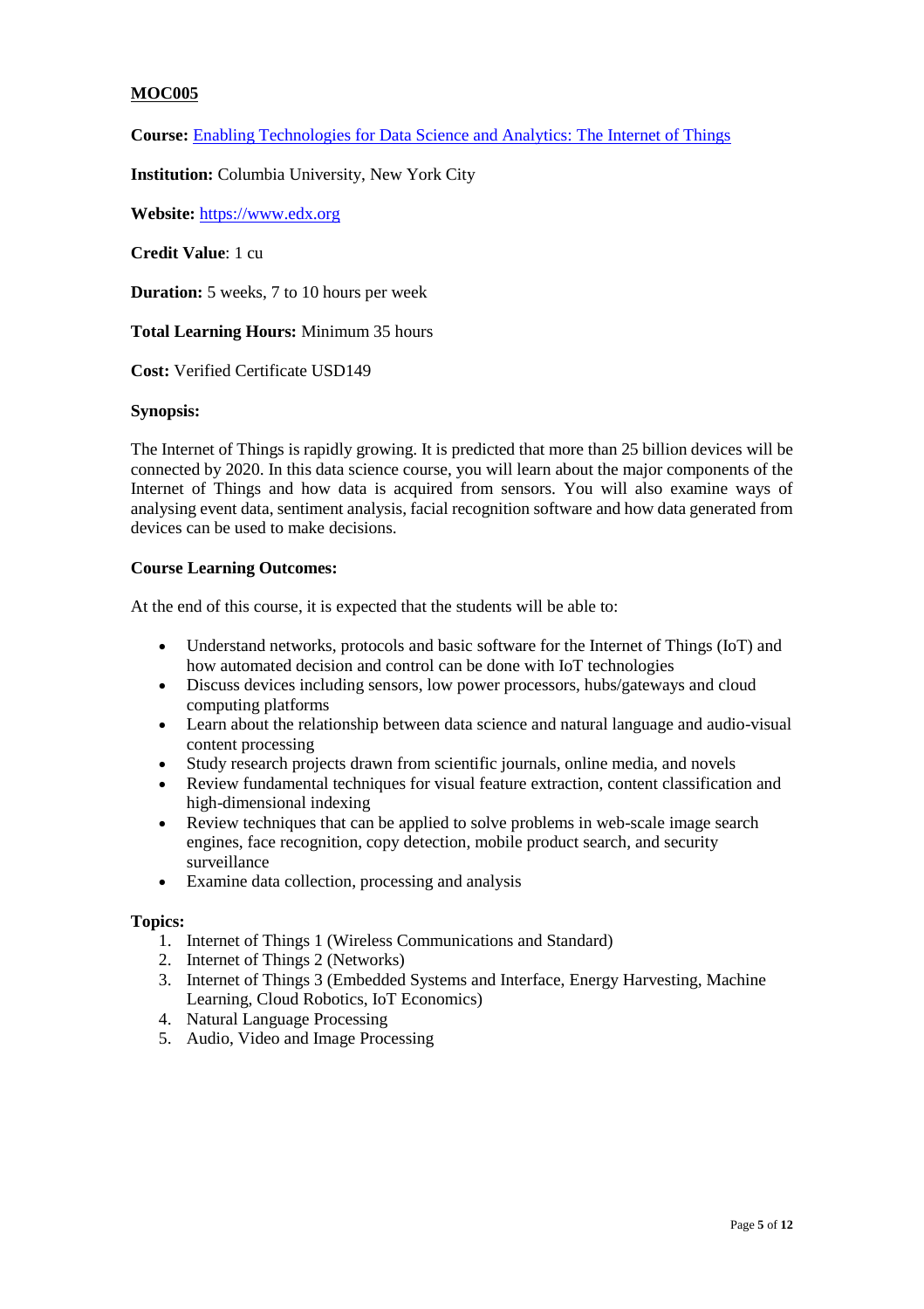# **Course:** [Knowledge Management and Big Data in Business](https://www.edx.org/course/knowledge-management-and-big-data-in-business-2)

**Institution:** The Hong Kong Polytechnic University, Knowledge Management and Innovation Research Center, KMIRC

**Website:** [https://www.edx.org](https://www.edx.org/)

**Credit Value**: 1 cu

**Duration:** 8 weeks, 6 to 8 hours per week

**Total Learning Hours:** Minimum 48 hours

**Cost:** Verified Certificate USD50

### **Synopsis:**

The business landscape is changing so rapidly that traditional management, business and computing courses do not meet the needs for the next generation of workers in the business world. Most traditional methods are of a repetitive, rule-based nature and will be gradually replaced by Artificial Intelligence. In the knowledge era, the most value-added job will be to manage knowledge, which includes how knowledge is created, mined, processed, shared and reused in different trades and industry. At the same time, the amount of data and information (prerequisites of knowledge) is exploding exponentially. By 2020, IDC projects that the size of the digital universe will reach 40 zetabytes from all sources including, websites, weblog, sensors, and social media. Digitalisation, Cloud Computing, Big Data will transform how we live, work and even think in a Networked Economy. These trends and more will have a profound effect on how we see the world and create policies.

## **Course Learning Outcomes:**

### At the end of this course, it is expected that the students will be able to:

- Understand the role of Knowledge Management (KM) practitioners in creating business value
- Become familiar with the techniques and tools for capturing, processing, classifying and organizing knowledge
- How to analyze large quantities of data and information through analytics
- How to use Cloud Services to derive new values and business models
- Understand the role of social media and technologies in innovating new business services
- Apply the principles you have learnt to company-based business projects

- 1. What is Knowledge Management?
- 2. Knowledge Management Tools, Applications and Case Studies
- 3. Knowledge Management for SMEs
- 4. How to Leverage the Cloud for Collaboration and Innovation?
- 5. New Developments and Strategic Issues in Knowledge Management
- 6. What is Open, Structured and Unstructured Information?
- 7. From Data Warehousing to Data Science and Big Data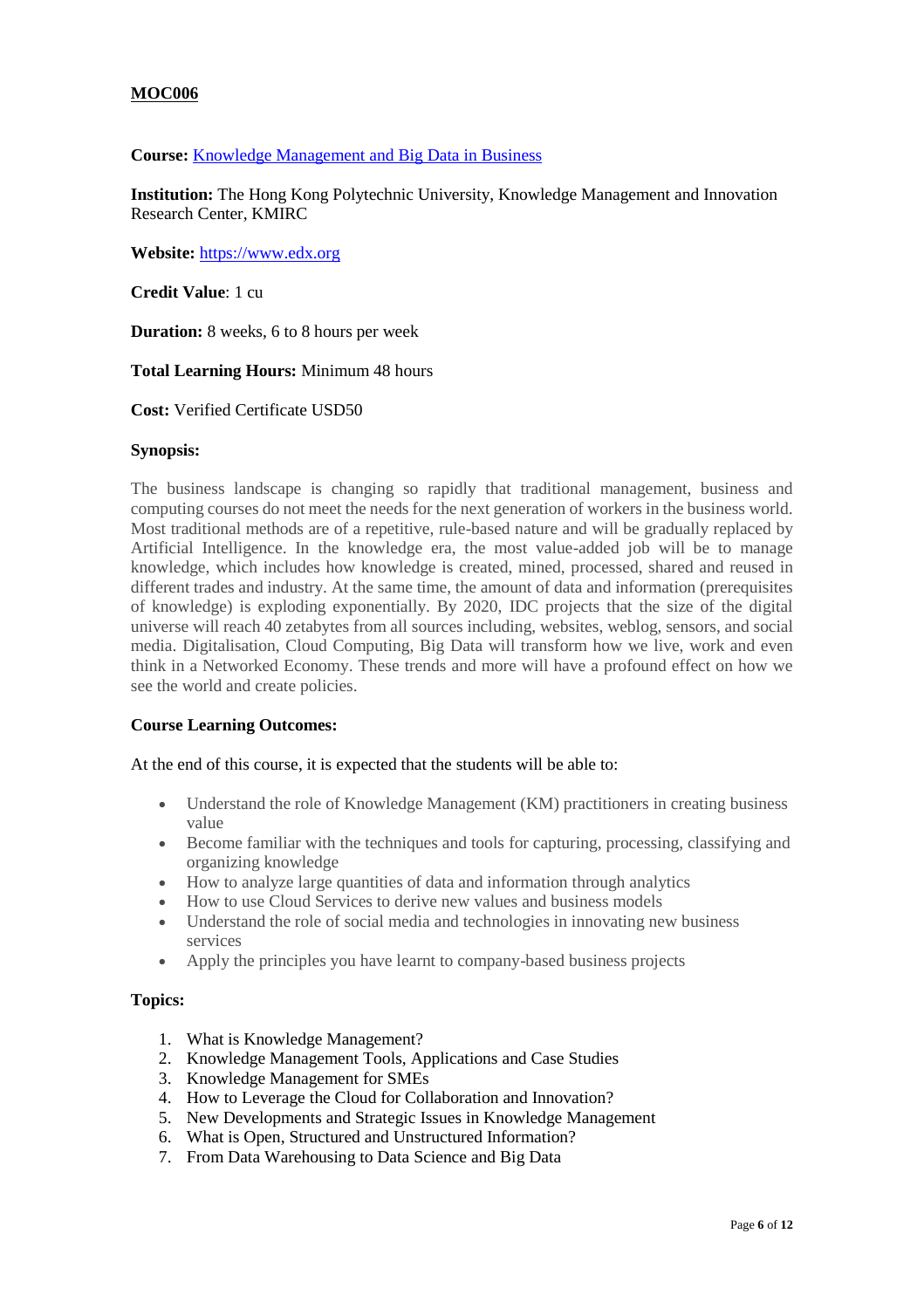# **Course:** [Sustainable Innovation for Subsistence Marketplaces](https://www.coursera.org/learn/subsistence-marketplaces-1?specialization=global-challenges-business)

**Institution:** University of Illinois at Urbana-Champaign, Department of Business Administration

**Website:** [https://www.coursera.org](https://www.coursera.org/)

**Credit Value**: 1 cu

**Duration:** 4 weeks, 10 to 12 hours per week

**Total Learning Hours:** Minimum 40 hours

**Cost:** Self-paced, USD49 per month

## **Synopsis:**

This course focuses on understanding subsistence marketplaces and designing business solutions for the billions of people living in poverty in the global marketplace. To develop understanding of subsistence marketplaces, we use exercises to enable participants to view the world from the eyes of subsistence consumers and entrepreneurs, facilitate bottom‐up understanding generated by participants, and provide insights from extensive research. More broadly, the course uses the context of extreme resource constrained contexts to learn about the bottom-up approach pioneered through the Subsistence Marketplaces Initiative and apply it in any context. The course will involve virtual immersion in subsistence contexts, emersion of unique insights, bottom-up design, innovation and enterprise. A parallel project will focus on understanding a specific need in a subsistence marketplace and designing a solution and an enterprise plan.

## **Course Learning Outcomes:**

At the end of this course, it is expected that the students will be able to:

- Develop an understanding of subsistence marketplaces
- Design solutions for subsistence marketplaces
- Develop enterprise plans to implement solutions for subsistence marketplaces
- Apply the bottom-up approach for subsistence marketplaces as well as other contexts

- 1. Introduction to Subsistence Marketplaces and Bottom-Up Immersion
- 2. Bottom-Up Immersion and Emersion
- 3. Bottom-Up Design
- 4. Bottom-Up Enterprise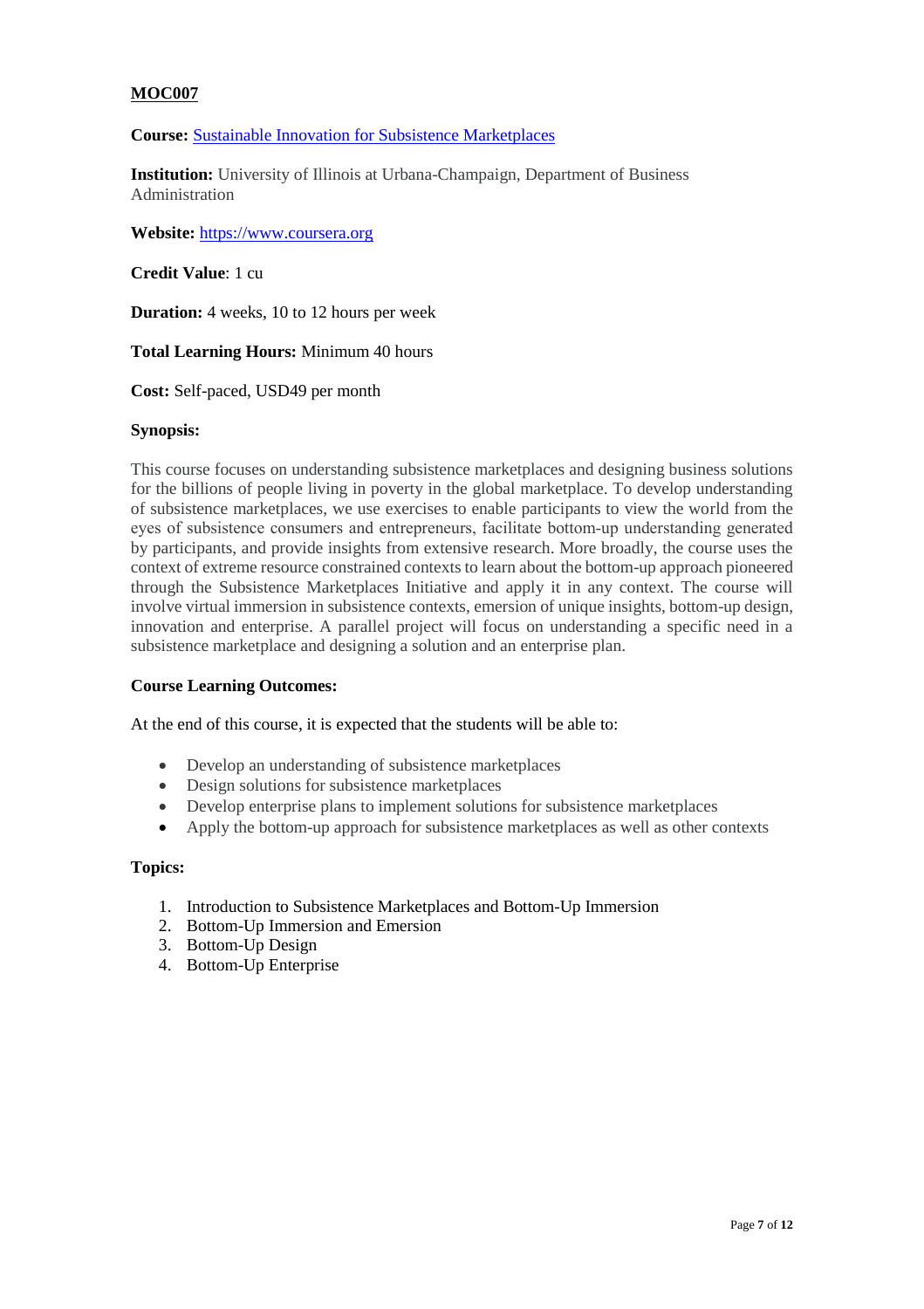**Course:** [Introduction to Negotiation: A Strategic Playbook for Becoming a Principled and](https://www.coursera.org/learn/negotiation)  [Persuasive Negotiator](https://www.coursera.org/learn/negotiation)

**Institution:** Yale School of Management

**Website:** [https://www.coursera.org](https://www.coursera.org/)

**Credit Value**: 1 cu

**Duration:** 9 weeks, 3 to 4 hours per week

**Total Learning Hours:** Minimum 27 hours

**Cost:** Self-paced, USD49 per month

### **Synopsis:**

This course will help you be a better negotiator. Unlike many negotiation courses, we develop a framework for analysing and shaping negotiations. This framework will allow you to make principled arguments that persuade others. It will allow you to see beneath the surface of apparent conflicts to uncover the underlying interests. You will leave the course better able to predict, interpret, and shape the behavior of those you face in competitive situations.

## **Course Learning Outcomes:**

At the end of this course, it is expected that the students will be able to:

- Negotiate with other students using case studies based on common situations in business and in life
- Receive feedback on their performance and compare what they did to how others approached the same scenario
- Discuss a wide-ranging set of topics including preparing for a negotiation, making ultimatums, avoiding regret, expanding the pie, and dealing with someone who has a very different perspective on the world
- Understand negotiating when they have no power, negotiating over email, and the role of gender differences in negotiation

- 1. What is the Pie?
- 2. Negotiation Caselets: Zincit Case and Outpsider Case
- 3. Advanced Topics
- 4. Ask for It
- 5. You Can Negotiate Anything
- 6. The Consummate Dealmaker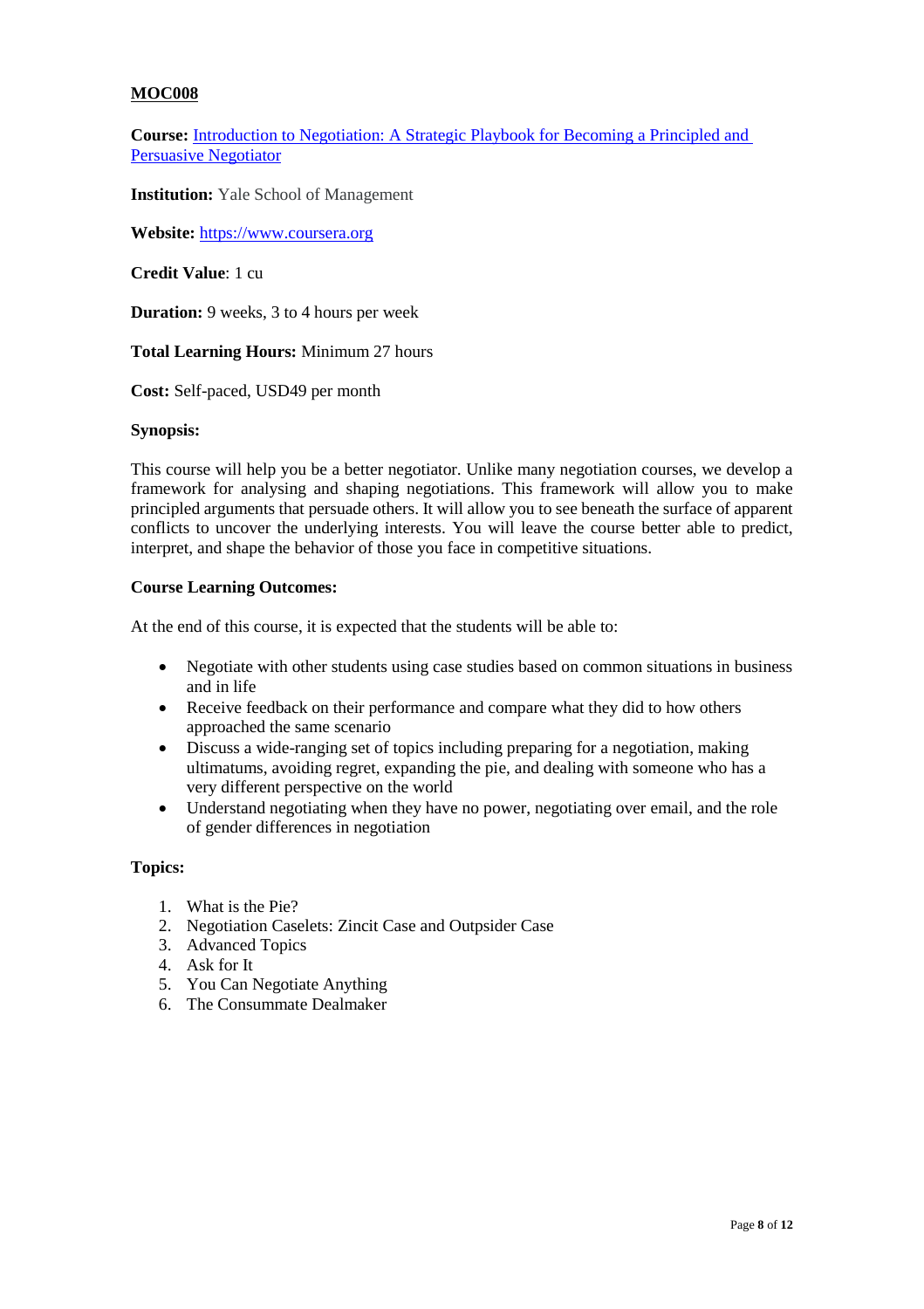**Course:** [People Analytics](https://www.coursera.org/learn/wharton-people-analytics?specialization=business-analytics)

**Institution:** The Wharton School, University of Pennsylvania

**Website:** [https://www.coursera.org](https://www.coursera.org/)

**Credit Value**: 1 cu

**Duration:** 4 weeks, 2 hours per week

**Total Learning Hours:** Minimum 8 hours

**Cost:** Self-paced, USD49 per month

### **Synopsis:**

People analytics is a data-driven approach to managing people at work. For the first time in history, business leaders can make decisions about their people based on deep analysis of data rather than the traditional methods of personal relationships, decision making based on experience, and risk avoidance. In this course, three of Wharton's top professors, all pioneers in the field of people analytics, will explore the state-of-the-art techniques used to recruit and retain great people, and demonstrate how these techniques are used at cutting-edge companies. They'll explain how data and sophisticated analysis is brought to bear on people-related issues, such as recruiting, performance evaluation, leadership, hiring and promotion, job design, compensation, and collaboration. This course is an introduction to the theory of people analytics and is not intended to prepare learners to perform complex talent management data analysis.

### **Course Learning Outcomes:**

At the end of this course, it is expected that the students will be able to:

- Understand how and when hard data is used to make soft-skill decisions about hiring and talent development
- Position themselves as a strategic partner in their company's talent management decisions

- 1. Introduction to People Analytic and Performance Evaluation
- 2. Staffing
- 3. Collaboration
- 4. Talent Management and Future Directions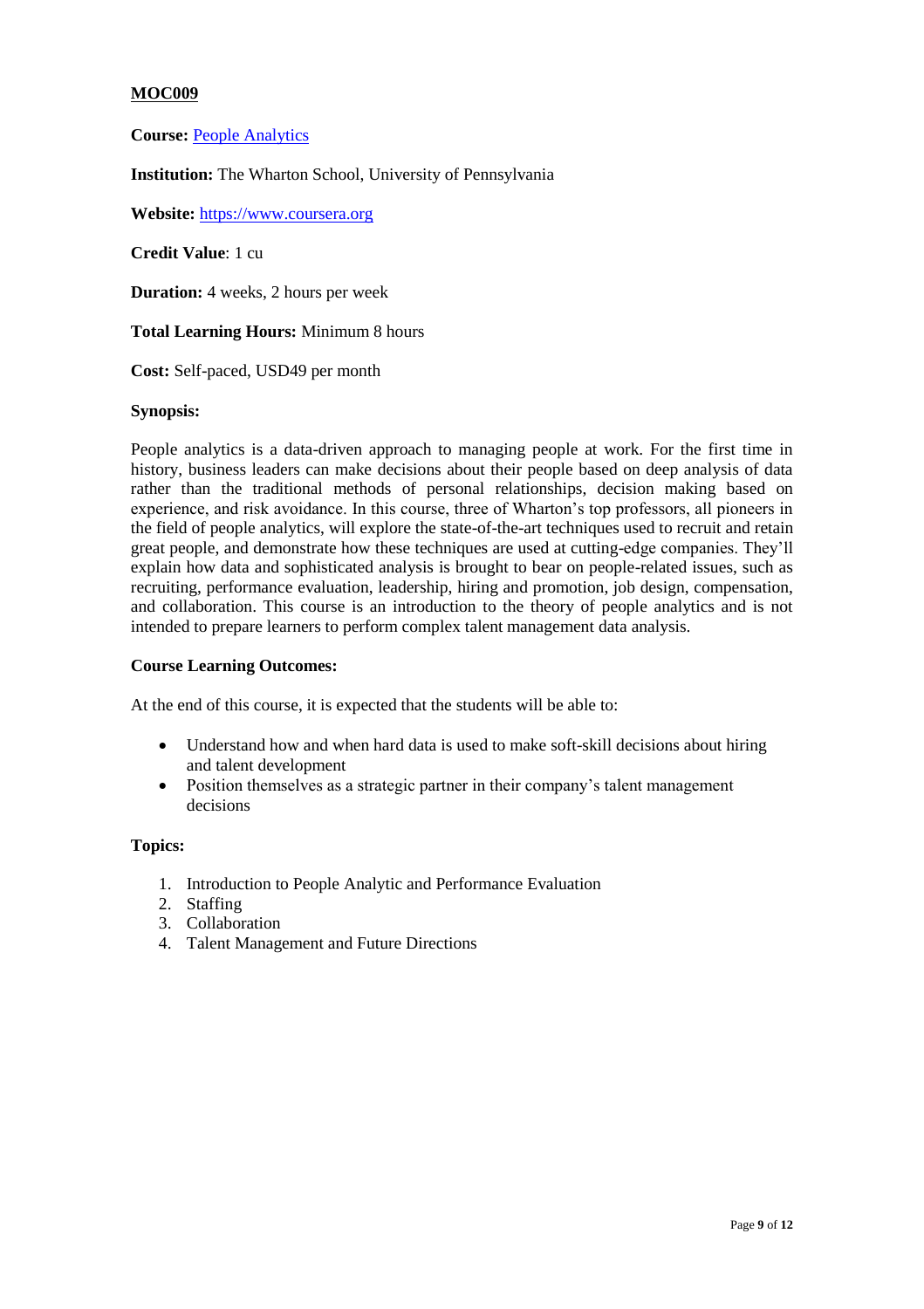**Course:** [Operations Analytics](https://www.coursera.org/learn/wharton-operations-analytics)

**Institution:** The Wharton School, University of Pennsylvania

**Website:** [https://www.coursera.org](https://www.coursera.org/)

**Credit Value**: 1 cu

**Duration:** 4 weeks, 2 to 3 hours per week

**Total Learning Hours:** Minimum 10 hours

**Cost:** Self-paced, USD49 per month

### **Synopsis:**

This course is designed to impact the way you think about transforming data into better decisions. Recent extraordinary improvements in data-collecting technologies have changed the way firms make informed and effective business decisions. The course on operations analytics, taught by three of Wharton's leading experts, focuses on how the data can be used to profitably match supply with demand in various business settings. The course will introduce frameworks and ideas that provide insights into a spectrum of real-world business challenges and teach you methods and software available for tackling these challenges quantitatively as well as the issues involved in gathering the relevant data. This course is appropriate for beginners and business professionals with no prior analytics experience.

### **Course Learning Outcomes:**

At the end of this course, it is expected that the students will be able to:

- Model future demand uncertainties
- Predict the outcomes of competing policy choices
- Choose the best course of action in the face of risk

- 1. Introduction to Descriptive and Predictive Analytics
- 2. Prescriptive Analytics and Low Uncertainty
- 3. Predictive Analytics and Risk
- 4. Predictive Analytics and High Uncertainty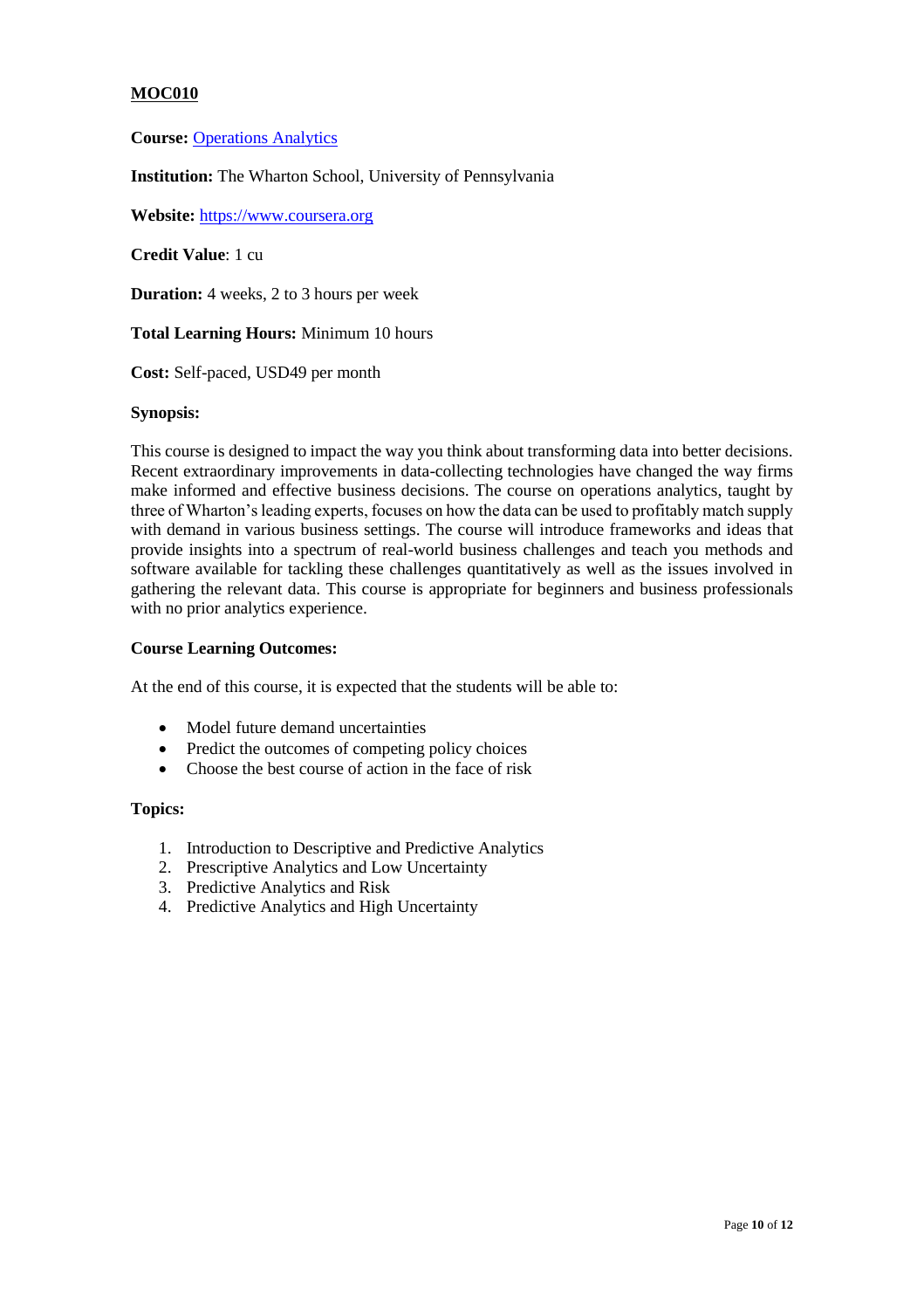**Course:** [Global Financial Markets and Instruments](https://www.coursera.org/learn/global-financial-markets-instruments)

**Institution:** Jones Graduate School of Business, Rice University

**Website:** [https://www.coursera.org](https://www.coursera.org/)

**Credit Value**: 1 cu

**Duration:** 4 weeks, 4 to 5 hours per week

## **Total Learning Hours:** Minimum 16 hours

**Cost:** Self-paced, USD49 per month

### **Synopsis:**

This first course is designed to help you become an informed investor by providing you with the essential concepts for long-term success in managing money. You'll start by learning the role of financial markets and financial assets in a well-functioning economy. From there, you'll learn about the wide range of financial instruments available in major asset classes, their features and valuations. You'll explore how financial markets actually operate in the real world, focusing on how and where securities are traded and how various market types differ from one another in practice. You will also learn the basics of algorithmic trading, dark pools, buying on margin and short selling.

## **Course Learning Outcomes:**

At the end of this course, it is expected that the students will be able to:

- List and distinguish the different financial instruments available to an investor
- Compare global financial markets
- Explain the features of equity, debt, and derivative instruments
- Define traditional and alternative asset classes
- Discuss different trading venues and mechanics of securities trading
- Discuss the current trends affecting today's financial markets

- 1. Introduction and Review of Elementary Finance Tools
- 2. Financial System and Financial Assets: Fixed Income Securities
- 3. Financial System and Financial Assets: Equity Securities and Derivatives
- 4. Organization of Financial Markets and Securities Trading